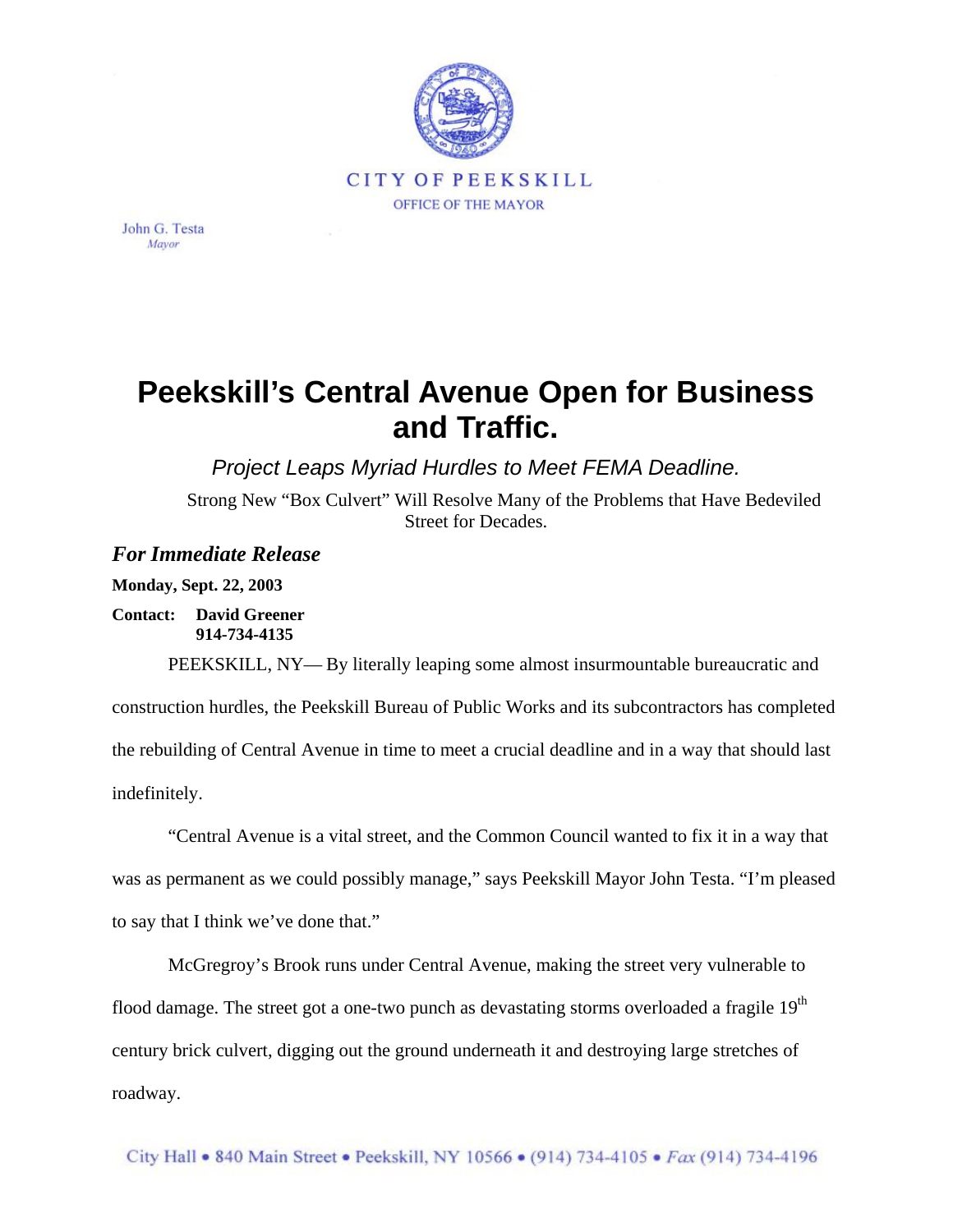Now Central Avenue rests on top of a sophisticated 5 foot by 16 foot box culvert that can withstand tremendous pressure and volume. The new culvert has the ability to hold tremendous amounts of water, and can withstand enormous strains, says David Greener, Peekskill's director of city services, bureau of public works.

Getting that box culvert installed was a tremendously challenging and difficult project, Greener says. In the same way that people rebuilding a house often find unpleasant surprises, Central Avenue presented almost a shock a day to the people working on it. Because it is one of Peekskill's oldest streets, Central Avenue is honeycombed with sewers and water pipes and wiring and other facilities, some of which were installed decades ago and many of which have never been recorded.

"We found some clay water pipes. We found some lead water lines," says Dave Furfaro, the president of Fourmen Construction Inc., the contractor who did the actual construction on the project.

One of the other things the City found was a large and pressurized Westchester County sewer line. Organizations that install and maintain sewer systems are very protective of them, and the original design of the new Central Avenue culvert used eight-foot pipes that would have required rerouting of the delicate county system.

Getting permission to do that might have taken years and relocating all the pipes could have cost millions of dollars, so Peekskill went back to the drawing board and chose the box culvert, which is shallow enough not to impact on the County line nor relocation of various utilities. The problem was that Peekskill now faced a serious deadline. The project had to be completed by Sept. 19 to meet a deadline set by the Federal Emergency Management Agency, which is providing funding for the effort since Hurricane Floyd did the original damage.

2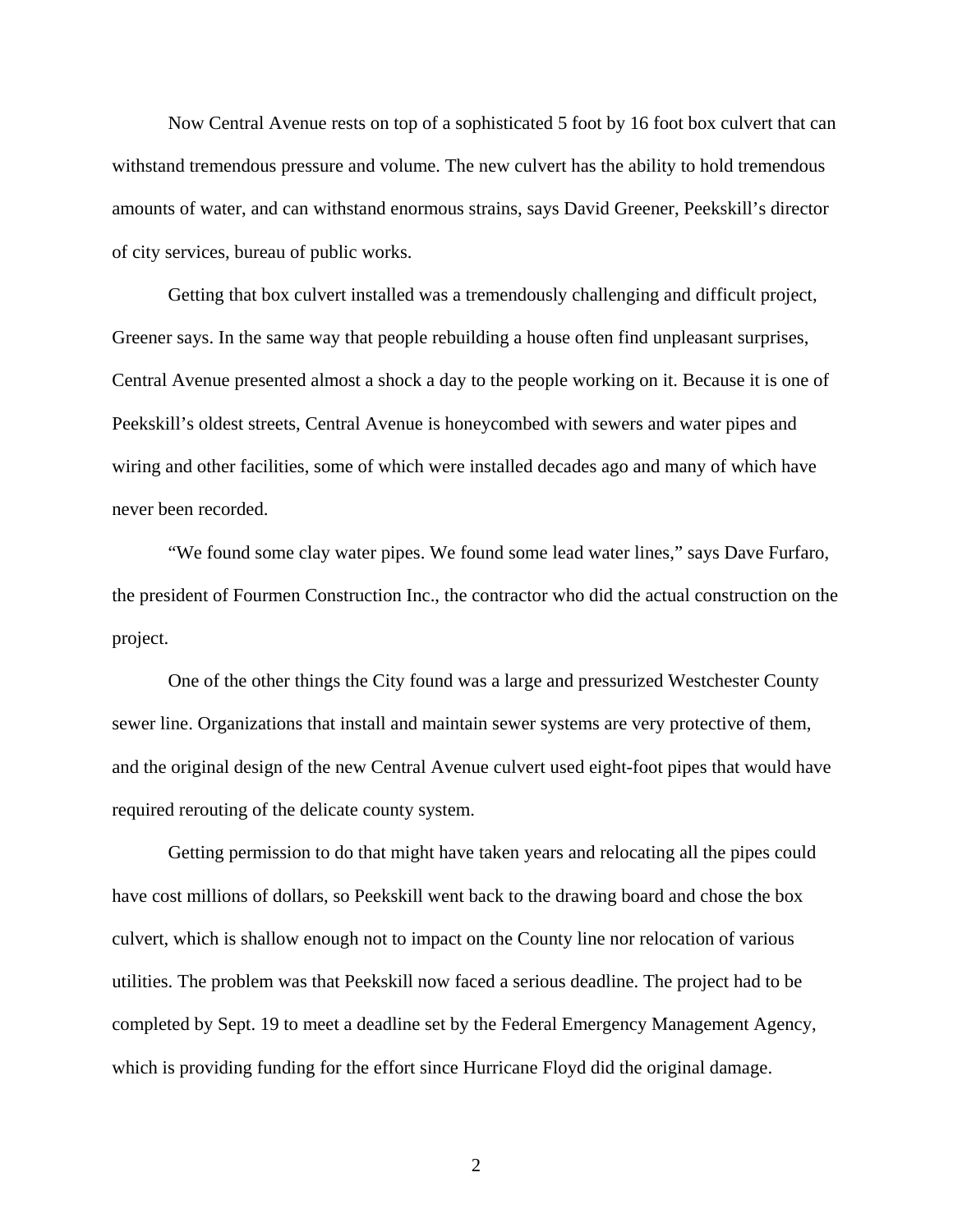"Fourmen was actually our saving grace here. They completed the job in a phenomenally short period of time," Greener says. "They came in and fast tracked us as far as design and construction and finished within the deadline," he says.

Greener and Furfaro also singled out project engineer Matt Noviello, of Noviello and Noviello for praise, as well as project supervisor Parry Segura, supervisor. Also getting gratitude were Consolidated Edison and Verizon, which responded quickly and effectively to all of the City's requests for assistance.

"Con Ed and Verizon, they could have really held the project up and put us through a tremendous amount of red tape. Instead they expedited things and got them done just as we needed them done," Greener says. He singled out Con Ed's construction manager, Dominick Ardeno, for special praise.

Central Avenue is a business, not a residential street, and the companies located on it say they are happy with the work that has been done. "I'm glad they did what they did. They all worked very hard and they pretty much did what they said they were going to do," says Jeff Dain, president of Dain's Lumber, one of the county's oldest lumberyards and construction supply companies.

"They did a big, good job. Everybody was down here, and they were working. Nobody was standing on any rakes, nobody was standing on any shovels," Dain says. "The system they have in place will work," he says.

Still, though Central Avenue should stay intact, there is a good chance buildings will occasionally get wet, City officials and local businesspeople say. "Everybody knows we're in a flood plain down here, so if there is a storm, there is a flood," Dain says.

3